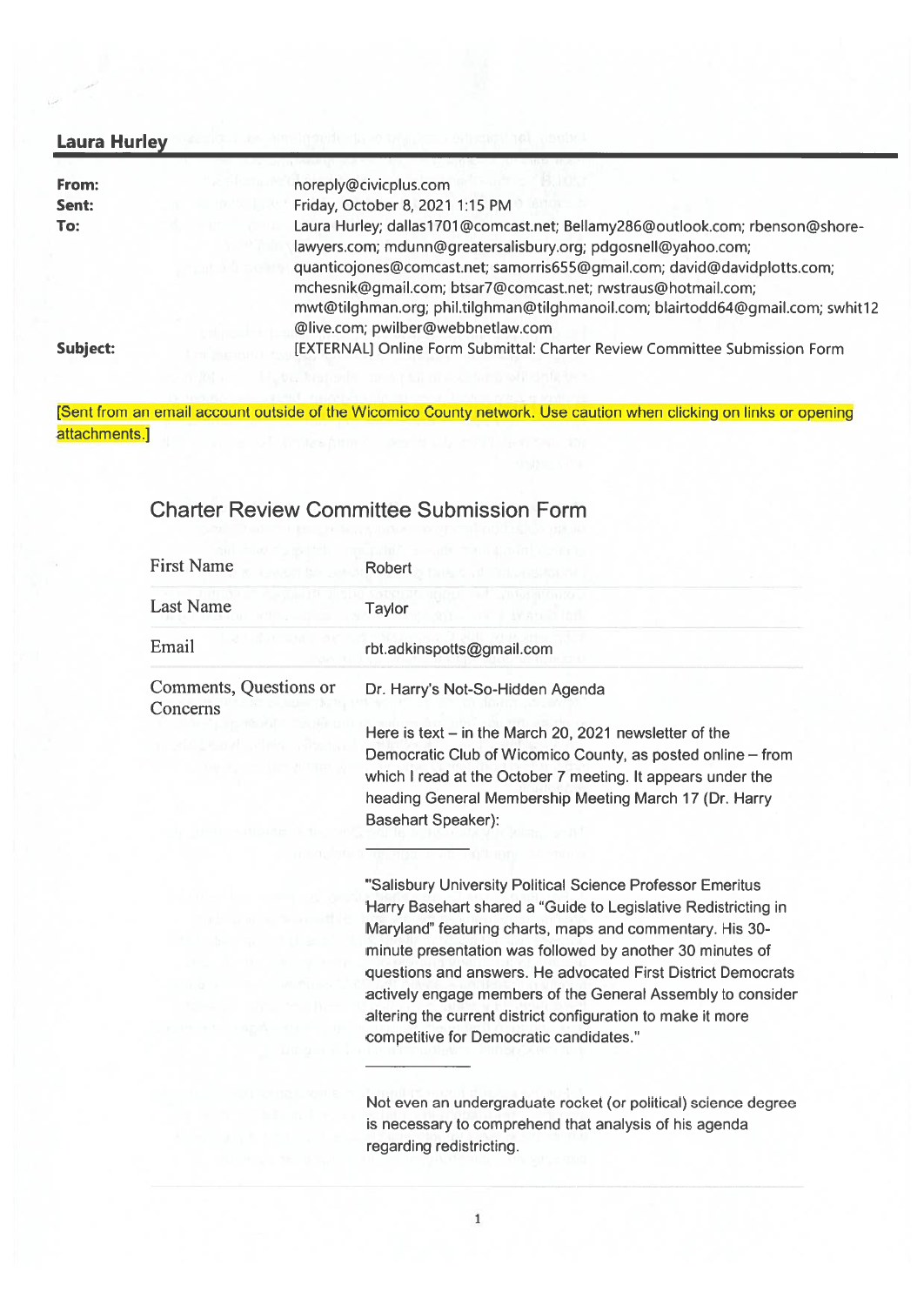Indeed, far from the rambling of an absent-minded professor, his thesis for changing the redistricting commission section (201 .B.) of the Charter deliberately seeks to promote <sup>a</sup> personal agenda that is patently political. Among other things, he has served two terms on the Wicomico County Democratic Central Committee. This does not disqualify him from advocating for that agenda, but you should realize the highly partisan goal behind his advocacy.

His game plan for the redistricting commission, which he suggests would ameliorate the political aspec<sup>t</sup> inherent in the redistricting process, in its practical effect would allow for more control by <sup>a</sup> political party or other group. Moreover, he could not recall any point of dissatisfaction with our pas<sup>t</sup> commissions (or, one presumes, the presen<sup>t</sup> commission). To reiterate: "if it ain't broke

My comment regarding Dr. Basehart should not be construed as an objection to any revision whatsoever of the Charter section mentioned above. Although I disagree with his proposed structure and greatly increased power of the Commission, the suggestion for public hearings is sound. In that regard, I am surprised that he is, apparently, not calling for such action by this Commission before it submits its recommendations to the County Council.

However, much of the verbiage he proposes is not necessary, such as the timeline, reference to the Open Meetings ("state and local laws"), etc. The County Council is well-advised about proceeding both timely and properly, and it has done so repeatedly.

To reiterate my statement at the October 7 meeting, there are some pertinent points to consider including:

1. Because (a) as Dr. Basehart stated, his proposed "criteria" are currently required by law and (b) the next redistricting process will not occur until the 2030 census is completed, it is prudent to forgo any change of Charter section 201 .B. until shortly before then — say in the 2028 general election — due to the potential for state legislative or court decisions between now and then that might require such change. Again, it is noted that the Council is well-advised in this regard.

2. For the reason noted in item 1, it is not appropriate to include specific court-made rules (certain of Dr. Basehart's "criteria"), which are subject to potential change, etc., and, if not stated correctly and comprehensively in the Charter could be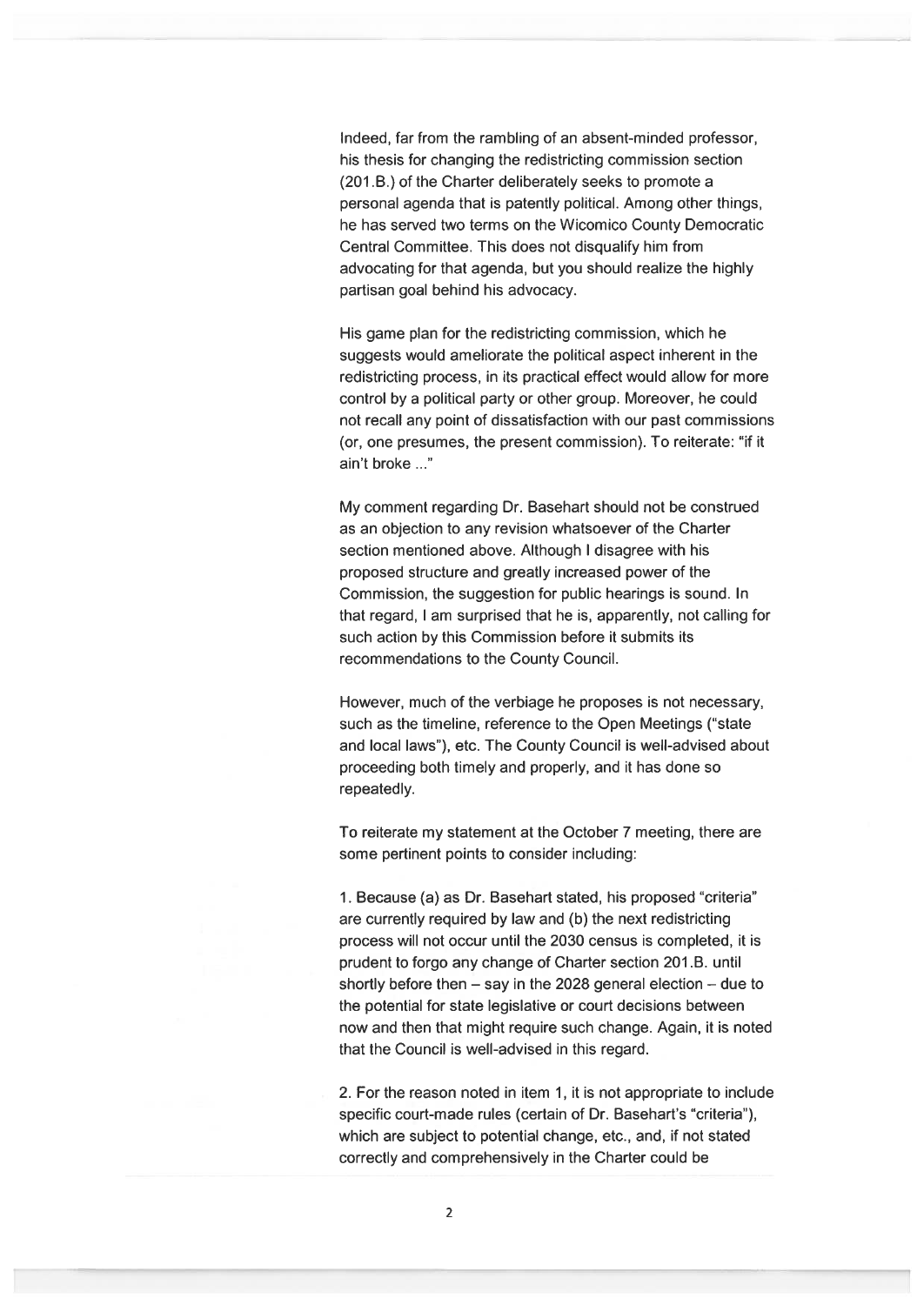misleading for the public.

3. Dr. Basehart has proposed that the Redistricting Commission determine the district boundaries, which the Council would be required to rubberstamp — either the Commission's initial plan or, if that is not approved, <sup>a</sup> "revised plan" presented by the Commission. Although I'm not certain, this may be an unlawful delegation of the legislative power of the Council under Maryland law. But, even if it is lawful, such delegation is certainly not appropriate and emasculates the citizens' chosen representatives.

Robert B. Taylor

PS — This is not <sup>a</sup> personal attack or criticism of Dr. Basehart or his conduct and acumen as <sup>a</sup> professor at Salisbury University or elsewhere. These matters are not relevant to his proposal, my comment regarding it, or his political agenda. My comment is factual and objective, and it is not ad hominem.

Email not displaying correctly? View it in your browser.